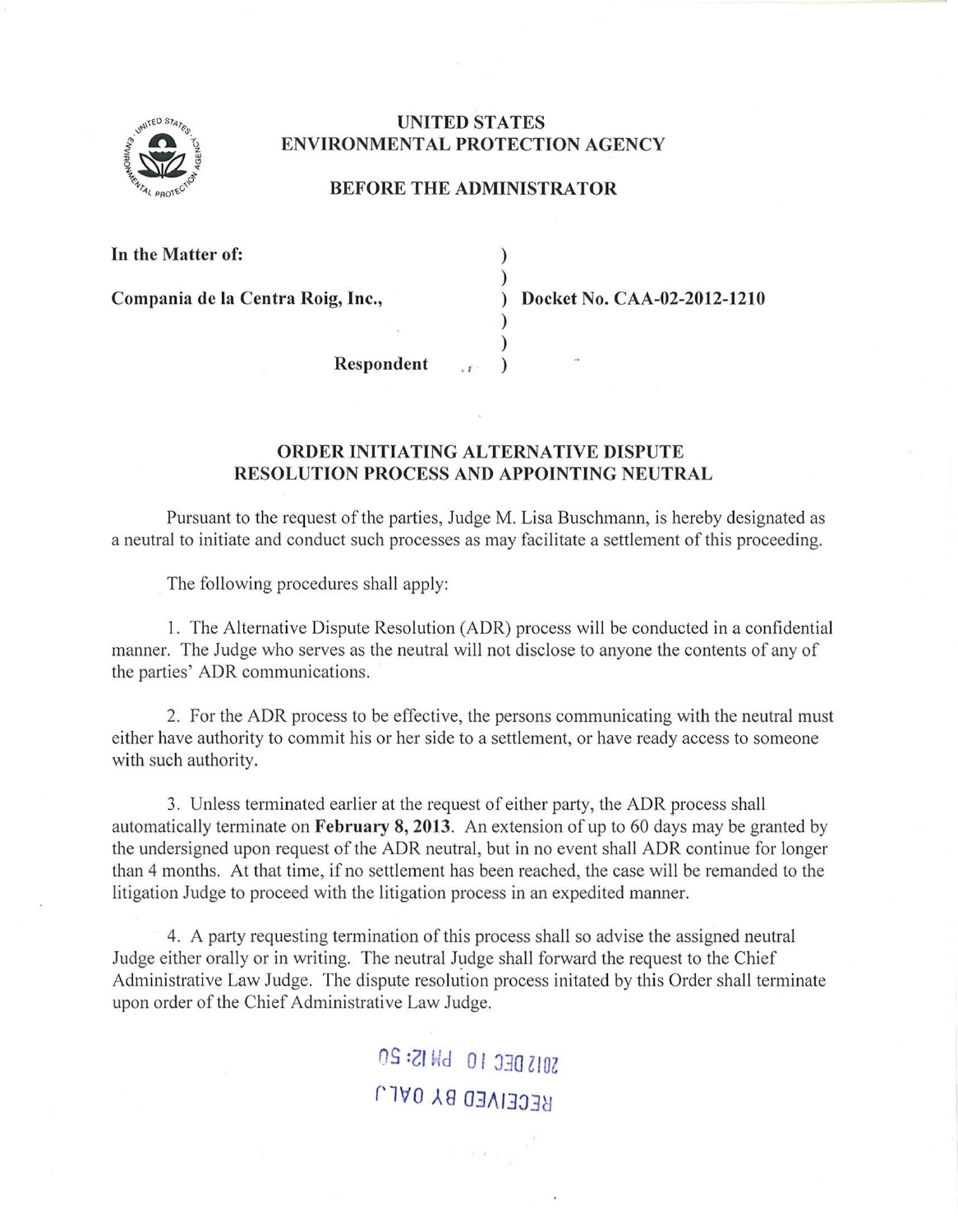5. At the termination of the ADR process, the parties will be sent a questionnaire to elicit their views and the experience with the process. The contents of individual questionnaires will be kept confidential and will be made available to the neutrals and others only in a composite format.

6. Please note that pursuant to an official EPA pilot program, rather than filing all documents with the Regional Hearing Clerk as specified in 40 C.F.R. *§* 22.5(a), **all documents**  and correspondence filed in this matter shall be filed with the Headquarters Hearing Clerk at the following address: Sybil Anderson, Headquarters Hearing Clerk, Office of Administrative Law Judges, 1200 Pennsylvania Avenue, N.W., Mail Code 1900L, Washington, D.C. 20460. If filings are sent by commercial carriers, such as UPS and Fedex, or hand-delivered, the following physical address should be used: 1099 l4<sup>1</sup> h Street, N.W., Suite 350W, Washington, D.C. 20005. The Regional Hearing Clerk may properly reject any documents that a party attempts to file in the Regional Office while this matter is before the Administrative Law Judge.

A<br>D. L. Biro<br>Administrative Law Judge

Ch ief Susan L. Biro

Dated: December 10, 2012 Washington, DC